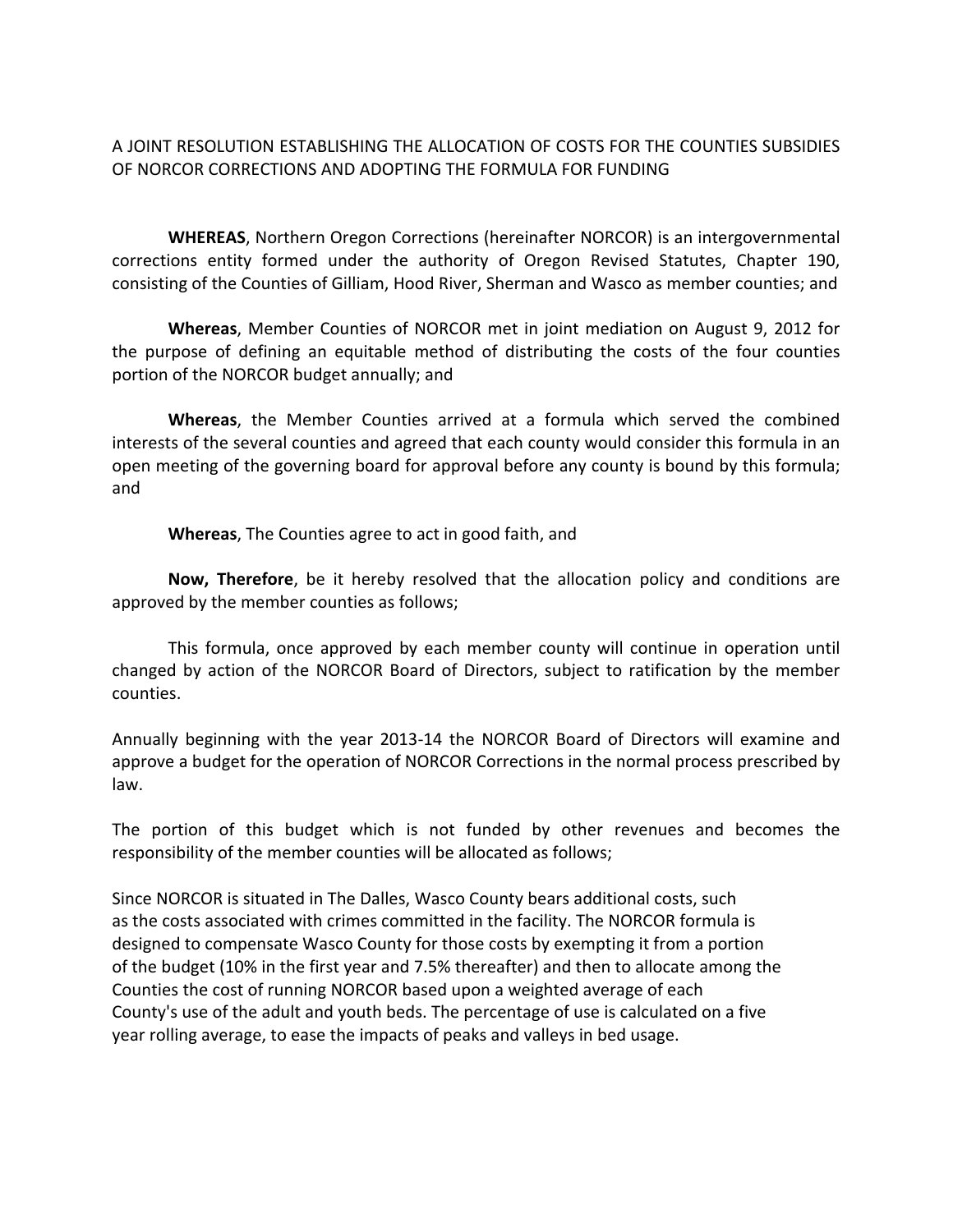## **The funding formula**

**1)** Each NORCOR County's individual share of the overall budget will be initially based upon the following formula:

The County's % of use of the adult beds times the overall adult budget plus the County's % of use of the juvenile beds times the overall juvenile budget

For example, for the last five years, applying this formula results in the following individual contribution amounts:

Adult: \$3,500,000 Juvenile: \$791,000 Overall

W: 63.08% = \$2,207,800 39% = \$308,490

H:  $25.56\% = $894,600$   $51\% = $403,410$ 

S:  $6.14\% = \frac{1}{5}214,9002\% = \frac{1}{5}15,820$ 

G:  $5.22\% = $182,700\,9\% = $71,190$ 

100.00% 101%3

Each county's percentage of the overall budget in this example is therefore as follows:

W: \$2,207,800 + \$308,490/\$4,291,000 = 58.6%

H: \$ 894,600 + \$403,421/\$4,291,000 = 30.2%

S:  $$214,000 + $15,820/\$4,291,000 = 5.4\%$ 

G:  $$182,700 + $71,190/$4,291,000 = 5.9%$ 

100.1%

**2)** However, for the fiscal year 2013, Wasco County will be held harmless for 10.00% of the budget. Thereafter, Wasco County will be held harmless for 7.5% of the budget. The other three Counties will share in paying that portion of the budget based upon their proportionate share of use of the facilities.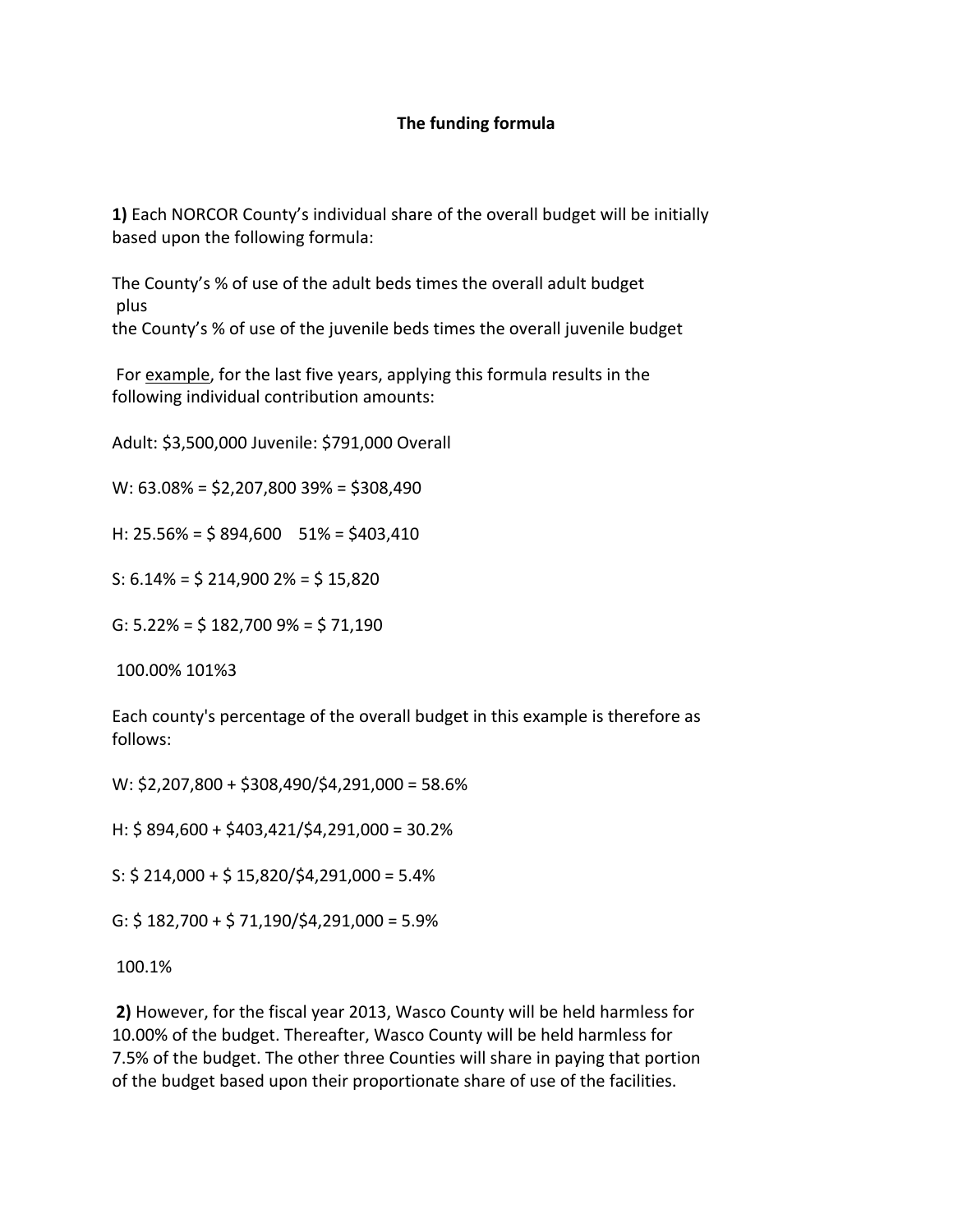In this example, the shares are calculated as follows:

 $30.2\% + 5.4\% + 5.9\% = 41.5\%$ 

H: 30.2%/41.5% = 72.8%

S: 5.4%/41.5% = 13.1%

G: 5.9%/41.5% = 14.2%

Applying those percentages to the current budget gives the following additional contributions from Hood River, Sherman and Gilliam counties:

 $$4,291,000 \times 10\% = $429,100$ 

H: 72.8% x \$429,100 = \$312,385

S:  $13.1\% \times $429,100 = $56,212$ 

G:  $14.2\% \times $429,100 = $60,932$ 

\$429,529

**3)** Applying the complete formula to the current budget yields the following contribution amounts in this example:

\$4,291,000 ‐ \$429,100 = \$3,861,900

W: 58.6% x \$3,861,900 = \$2,263,073

H: (30.2% x \$3,861,900) + \$312,385 = \$1,478,679

S:  $(5.4\% \times $3,861,900) + $56,212 = $264,755$ 

G:  $(5.9\% \times $3,861,900) + $60,932 = 288,784$ 

\$4,295,2914

**4)** \$4,291,000 x 100.1% = \$4,295,291, meaning that when the rounding error is removed the formula works.